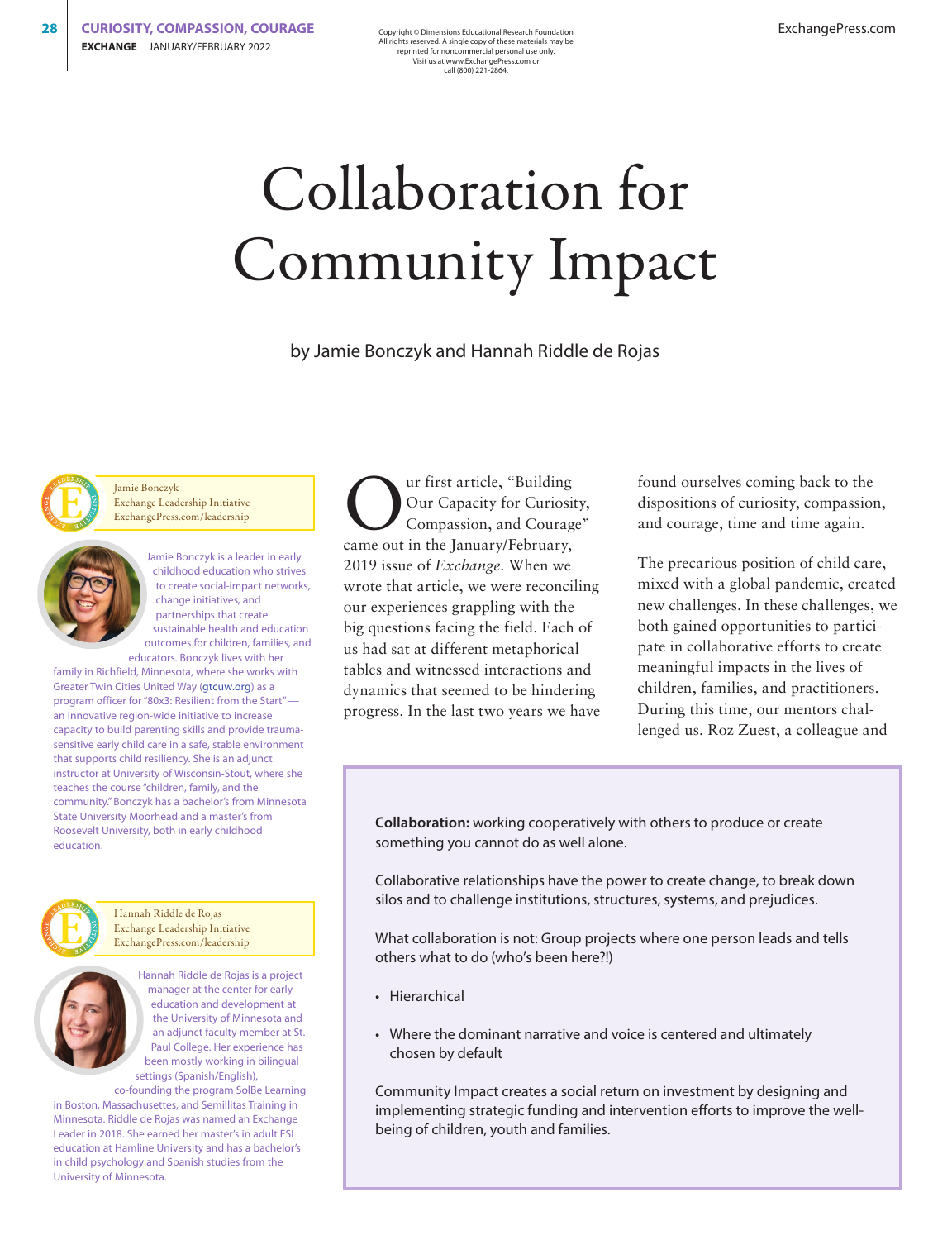mentor, encouraged reflection. As she says, "Is what you are doing together efficient, effective, and equitable?" Through the reflective process we came to the conclusion that curiosity, compassion, and courage serve us not only in individual leadership, but also in systems change.

*If you want to go quickly, go alone. If you want to go far, go together. —African Proverb*

### Curiosity as a Form of Awareness Building

*"We cannot possibly change or grow what we cannot 'see'." —J.D. Daniel, Ph.D.*

Often, different people or organizations come together to solve problems, making it critical to set the stage for shared understanding. This includes being clear about the scope of the work and how it relates to the goals and motives of each entity. Curiosity is one tool that can help identify the root cause, or the need to collaborate. When coming together to explore questions like those listed in Figure 1, everyone benefits. The process makes the assumptions, understandings and motives that influence the group's dynamic clear. Also important is to remain open-minded while the group collectively addresses the answers to these questions. Naturally, each of these questions likely impacts the organizations and communities we serve. As such, feelings and emotions may be strong. The practice of being open-minded allows you to assess any resistance with respect, kindness, and empathy.

It can be very frustrating to arrive at a meeting or work session and find that there is disconnect. Many times the disconnect is related to underlying motives. It is easy to make the assumption that everyone is working toward

the same goal. It is also easy to assume that everyone has the same information, context, and purpose. While coming together to discuss these questions is uncomfortable, not being clear can create unnecessary burdens. As Brené Brown neatly explains, "Being clear is kind, being unclear is unkind" (Brown, 2018).

Here are four considerations as you read through the table of questions derived to spark curiosity:

- **O** Do your research and show up **prepared.** It is likely that the work you are doing is influenced by a number of outside factors. Understanding the systems landscape that impacts your issue can help you see the issue from other perspectives, and foster increased understanding when the solutions are not easy or clear cut. Do some investigating online or in your networks. Consider whether or not there is research that has been done on the topic.
- D **Actively listen.** While in conversations, repeat back to yourself (or your colleagues) your understanding of what they are saying. New ideas can be a great way to expand your worldview, and can bring about opportunities that you might not have been exposed to otherwise.
- D **Understand the standards of practice.** In "Extraordinary Outcomes: Shaping an Otherwise Unpredictable Future," authors Iris R. Firstenberg and Moshe F. Rubinstein list the following universal values that are fundamental for "creating a team with one mind that is focused on purpose and equipped to achieve extraordinary outcomes": trust, respect, integrity, empathy, inclusion, and communication.
- $\bullet$  Do not fear discomfort. Author Ijeoma Oluo cautions that we should

all be wary of comfort. Lean into discomfort when working in collaboration with others, especially if your effort is aiming to address systemic injustice in the field of early childhood education. If you are uncomfortable, you are likely learning and growing.

## Compassionate Communication

Compassionate communication prioritizes the connection between people and fostering understanding. Many times this looks like stepping out of the "expert" role and communicating humbly. Compassionate communicators are attuned to their audience, considering what the other person might be experiencing. This includes being sensitive to that experience and ensuring that the emotional climate is safe. Are breaks offered when emotions run high? Leaders foster compassionate communication when they model how to regulate themselves and maintain clarity. Compassionate communication acknowledges the lived experience that people bring to the issue, and avoids speculation. As Toma Ramirez writes, "Rather than blindly believing or denying what someone else says, or assuming that you disagree, find out for yourself if you believe something or not."

Compassionate communicators are aware of the level of language they use, aiming to speak in plain English. Other considerations include defining acronyms and using inclusive terms to describe people. We advocate for using people-first language in compassionate communication. People First Language is used commonly when discussing disability/ability (Georgia Council on Developmental Disabilities, n.d.,) however, it can also be applied to other social identities. Notice the difference between saying "marginalized communities" and "communities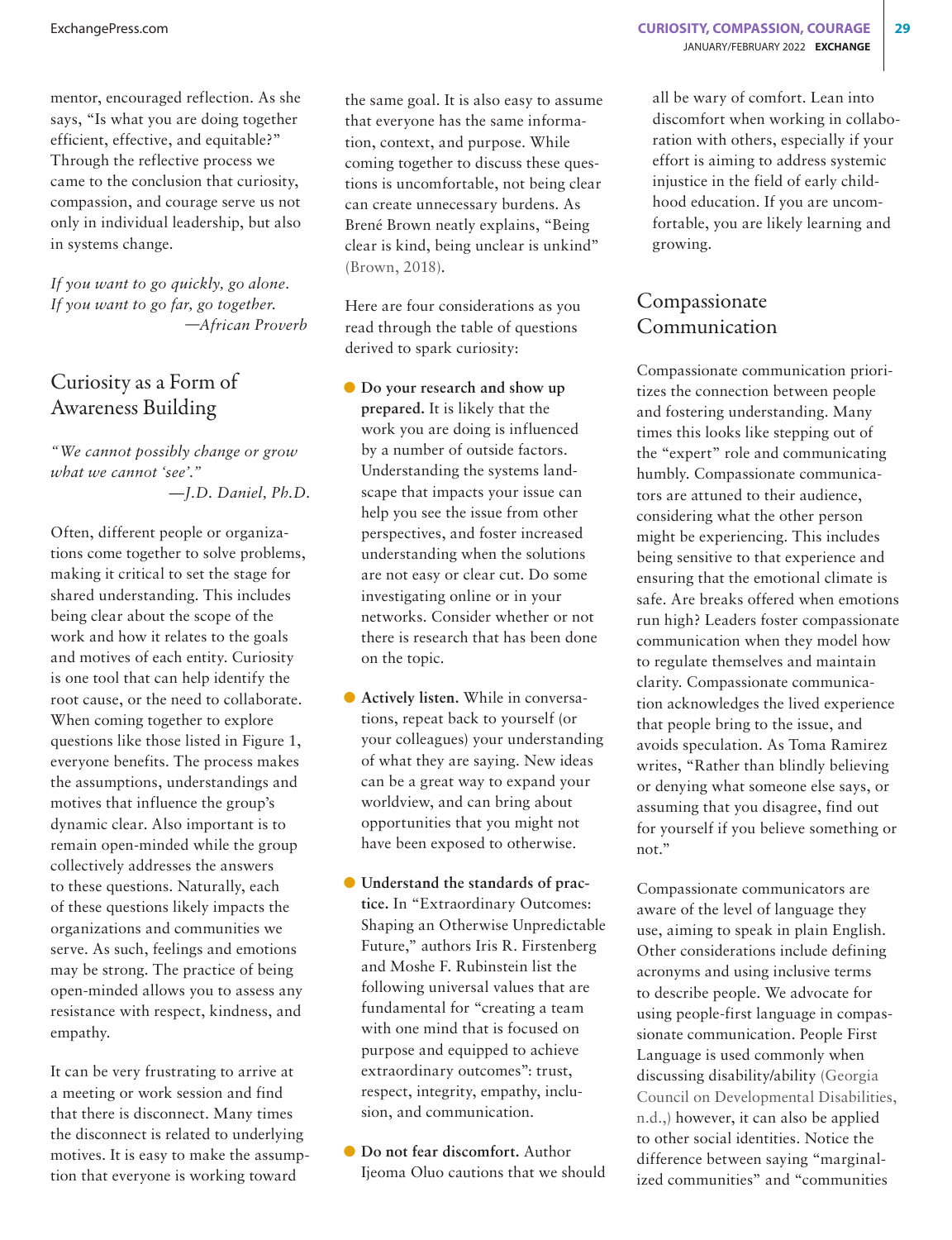#### **Figure 1 - Creating a Shared Vision and Expectation**

*"The urgency and scale of social problems, coupled with the limited results to date, cry out for new approaches." —Jane Wei-Skillern, Nora Silver and Eric Heitz in "Cracking the Code."*

| <b>What is the Plan?</b>                                                                                                                                                                                                                                              | <b>Questions to Ask</b>                                                                                                                                                                                                                                                                                                                                                                                                                                                                                                                                                                                                                                                                                                                                                                                             |
|-----------------------------------------------------------------------------------------------------------------------------------------------------------------------------------------------------------------------------------------------------------------------|---------------------------------------------------------------------------------------------------------------------------------------------------------------------------------------------------------------------------------------------------------------------------------------------------------------------------------------------------------------------------------------------------------------------------------------------------------------------------------------------------------------------------------------------------------------------------------------------------------------------------------------------------------------------------------------------------------------------------------------------------------------------------------------------------------------------|
| <b>Collaborative Deliverables</b><br>"All beginnings require exceptional care if they<br>are to result in great harvest."<br>-The I-Ching                                                                                                                             | What is the purpose of the collaboration? Specifically, what are we here to do? And why does it matter?<br>What are the underlying assumptions driving the plan?<br>What is each person's individual and organizational capacity to help move the initiative forward?                                                                                                                                                                                                                                                                                                                                                                                                                                                                                                                                               |
| <b>Budget and Timeline</b><br>"First, have a definite, clear practical ideal; a<br>goal, an objective. Second, have the necessary<br>means to achieve your ends; wisdom, money,<br>materials, and methods. Third, adjust all your<br>means to the end."<br>-Aristotle | Who is the fiscal agent?<br>Is the work timebound?<br>Is the goal feasible?<br>Is the goal sustainable? If so, under what conditions?                                                                                                                                                                                                                                                                                                                                                                                                                                                                                                                                                                                                                                                                               |
| <b>Leadership and Effective</b><br><b>Team Management</b><br>"The balance point--often called the edge of<br>chaos--is where life has enough stability to<br>sustain itself and enough creativity to deserve<br>the name life."<br>-Mitchel Waldrop                   | What are the shared underlying issues?<br>What is the emotional climate around the identified needs?<br>Has the group been intentionally designed?<br>Do the members have preexisting relationships? Or do relationships need to be carefully woven together to unlock the<br>possibilities and capabilities of the group?<br>How will leadership manage the inevitable challenges and adapt?<br>How will performance be measured?<br>If needed, are the leaders willing to revisit the design of the group and make changes?<br>Is the group self-organized and capable of staying on task with little to no supervision?                                                                                                                                                                                          |
| <b>Internal Stakeholder Analysis</b><br>"We cannot solve our problems with the same<br>level of thinking that created them."<br>-Albert Einstein                                                                                                                      | What are the participation expectations?<br>Who is asking for the collaboration?<br>Who benefits from the collaboration?<br>Who are the best messengers to call attention to the cause highlighted by the collaboration?<br>When we have different communities who need different things, how do we build upon each other's asks so that we<br>can both harmonize the big ask and improvise for the community-specific ask?<br>What is the appetite for change in the larger community?<br>What are the patterns of interactions the collaborators have within the group and with others we want to invite and<br>support?<br>Who are the positive deviants in the groups and how will they lead us into the future?<br>Does the design include community members' voices?<br>Is there a priority placed on equity? |